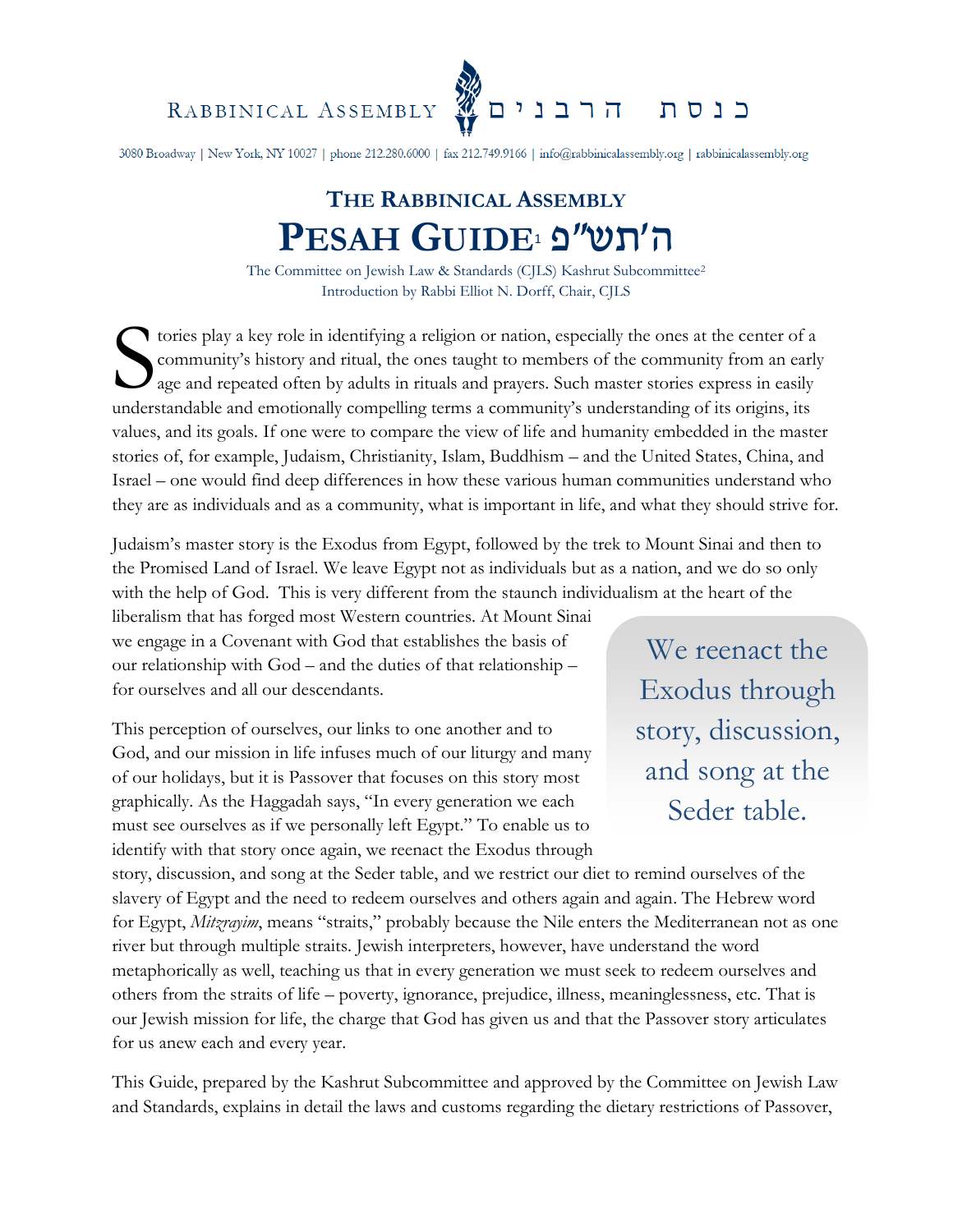the rules that remind us each time we eat of Passover's messages for us. Some of these guidelines are, frankly, quite technical and even complicated; that is the result of the special stringency of the Passover rules in Jewish law and the complex, new ways in which foods are processed in our time. We hope that this Guide will enable Jews to understand what they may eat on Passover and how to

prepare their kitchens for the holiday in ways that are clear and understandable. We do not intend this Guide to replace your rabbi's guidance on these matters; on the contrary, any question you have about what is written here or what is missing you should address to your rabbi.

One last, but important, comment. Because Passover involves more dietary strictures than the rest of the year, many Jews become downright compulsive about the rules of the holiday. We

We restrict our diet to remind ourselves of the slavery of Egypt.

should be careful not to use these rules to assert our superior piety over others, and remember that observance of Passover should not come at the expense of the values of honoring our parents and treating everyone with respect. Passover is really important – a central feature of what it means to live a Jewish life. Its very meaning, though, is completely undermined if the dietary rules of Passover lead people to treat each other with disrespect. So as we explain the dietary rules of Passover below, we fervently hope that they will instead function as they are supposed to – namely, to serve as graphic reminders throughout the holiday of the critical lessons of Passover, of the need to free ourselves and the world around us of all the physical, intellectual, emotional, and communal straits that limit us and others in living a life befitting of people created in the image of God. May we all succeed in making this and every Passover the stimulus for us to fix the world in these ways every day of our lives.

Updated February 2020. This Pesah Guide was approved by the CJLS on January 10, 2012 by a vote of fourteen in favor (14-0-0). Those voting in favor were: Rabbis Aaron Alexander, David Booth, Miriam Berkowitz, Baruch Frydman-Kohl, Susan Grossman, Reuven Hammer, Jeremy Kalmanofsky, Gail Labovitz, Jonathan Lubliner, Daniel Nevins, Paul Plotkin, Avram Reisner, Jay Stein and Loel Weiss.

Pesah is the Jewish festival which requires the most preparatory effort and is the most complex. Yet Jews are committed to doing their best to observe the laws of Pesah. This Rabbinical Assembly Pesah guide is a brief outline of the policies and procedures relevant to the preparation of a kosher for Pesah home. Please contact your local Conservative rabbi or local religious authority if you have any questions.<sup>3</sup>

With significant changes in the nature and manufacture of kitchen products and food stuffs, new policies are required to maintain a kosher for Pesah kitchen. There are also many significant differences of opinion amongst rabbis regarding the laws of Pesah. We cannot present all of the various approaches.

This guide is intended to help families maintain a kosher for Pesah home in accordance with the principles of Conservative Judaism and its understanding of Jewish Law.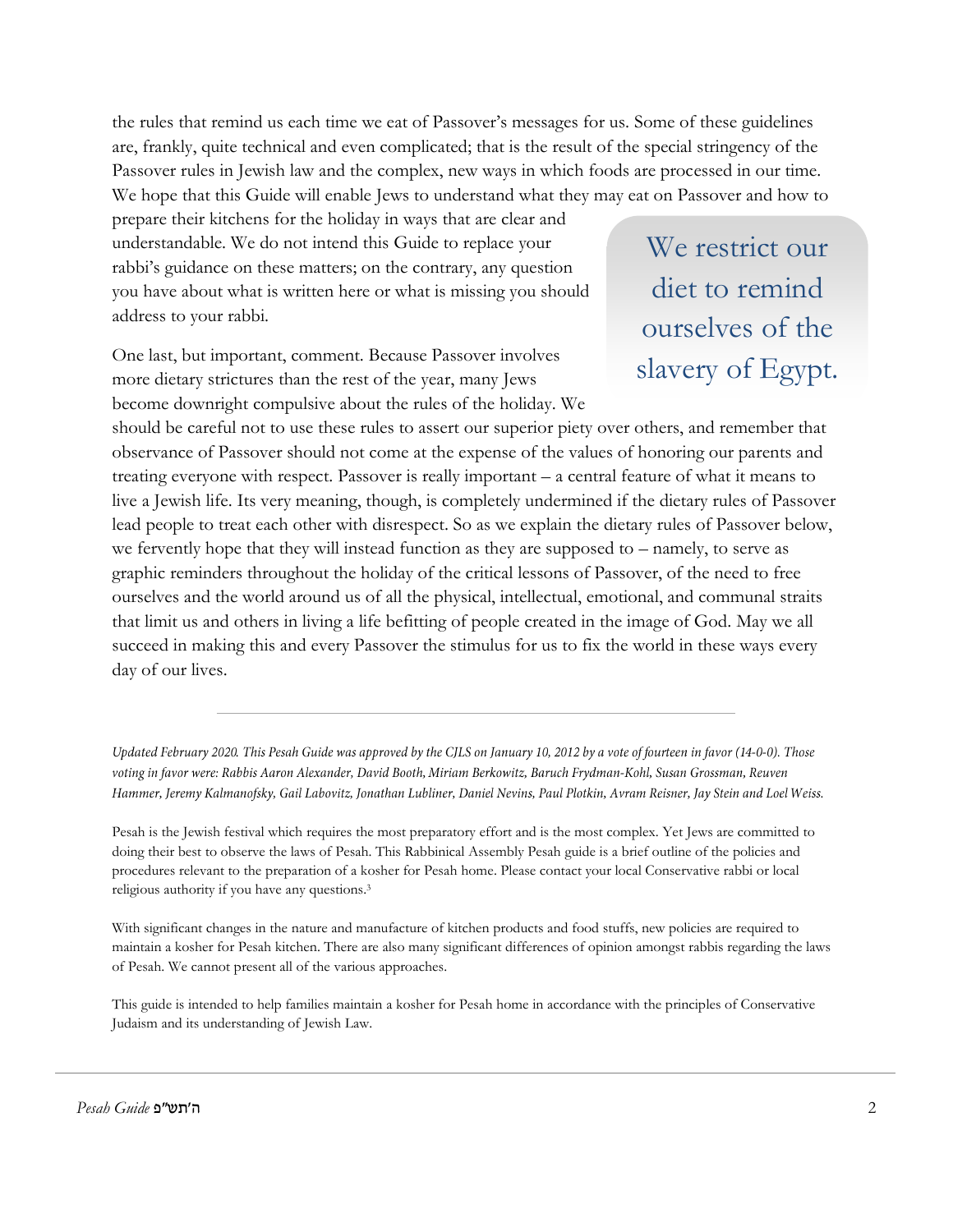## **<sup>K</sup>ASHERING THE KITCHEN**

It is customary (and easiest) to remove the utensils and dishes that are used during the year, replacing them with either new utensils or utensils used year to year only for Pesah. This is clearly not possible for major appliances and may not even be possible for dishes and utensils.

There is a process for *kashering* many, but not all, kitchen items thus making them kosher for Pesah:

**The general principle used in kashering** is that the way the utensil absorbs food is the way it can be purged of that food, פולטו כך כבולעו*) Ke-volo kach pol'to)*. This principle operates on the basis of the quality or intensity of how the items absorb food. Things used for cold food can be *kashered* by rinsing since no substance has been absorbed by the dish or glass. Items used on a stove absorb the food and thus need a stronger level of action namely expelling the food into boiling water, called הגעלה*) hag'alah)*. The most intense form of usage is directly on a fire or in an oven and these utensils require the most intense method of *kashering*, namely ליבון*) libbun)*, which burns away absorbed food.

## *Kashering* **Specific Appliances and Utensils**

## METALS

To *kasher* **pots**, **silverware, and utensils wholly of metal not used for baking,** thoroughly clean the item with soap and water, then, following a strict 24 hour waiting period during which they are not used, immerse the item in water that is at a rolling boil (הגעלה – *hag'alah*). For pots and pans, clean handles thoroughly. If the handle can be removed, do so for an even more thorough cleaning. To effect הגעלה*) hag'alah)*, the item must be completely exposed to the boiling water. Pots and pans are either immersed in a larger pot of boiling water (may be done one section at a time) or filled with water brought to a rolling boil and then a heated stone is dropped into the pot such that the boiling water overflows to cover the sides of the pot. A safer alternative might be let the water boil over the sides of the pot. In the case of silverware every part of each piece must be exposed to the water at a rolling boil. Following this הגעלה*) hag'alah)* process, each utensil is rinsed in cold water.

**Metal bakeware used in a fire or in an oven** must first be thoroughly scrubbed and cleaned and then must be subjected to direct fire or an oven at its maximum setting. Thus using a blow torch or putting it in an oven during self-cleaning are two ways to accomplish this purging ( ליבון *– libbun)*. This is a complicated and a potentially dangerous procedure and may result in discoloration or warping of the metal being purged. Exercise caution when performing ליבון*) libbun)*. Metal baking pans and sheets require ליבון*) libbun)* at very high temperatures which may warp the vessel. This may result in a reluctance to submit the vessel to the required temperature.**<sup>4</sup>**

A **metal kitchen sink** can be *kashered* by thoroughly cleaning and scrubbing the sink (especially the garbage catch), letting 24 hours pass during which only cold water is used, and then carefully pouring boiling water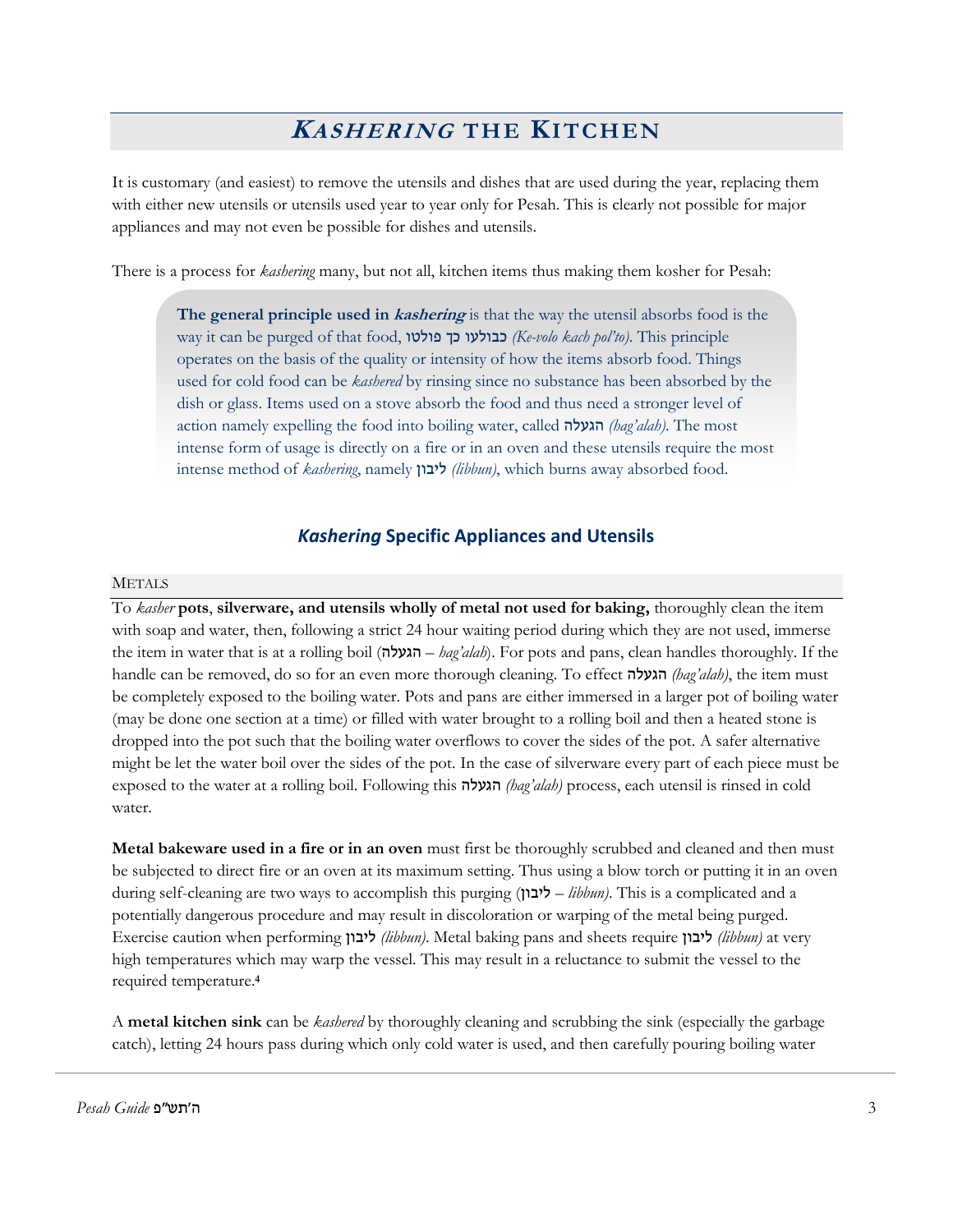over all the surfaces of the sink starting with the bottom first and working up towards the top including the lip. **<sup>5</sup>** A porcelain sink cannot be *kashered*, but should be thoroughly cleaned, then Pesah dish basins and dish racks must be used, one each for dairy and meat.

## **GLASS**

**Glass dishes** used for eating and serving hot foods are to be treated like any dish used for eating and serving hot food. *Kashering* is effected by cleaning and immersing in boiling water (הגעלה *hag'alah)*. 6

**Glass cookware** is treated like a metal pot for *kashering* (see paragraph on metal, above). The issues regarding glass bakeware are complex. Some authorities allow it to be *kashered* and others do not.<sup>7</sup>

**Drinking glasses** or glass dishes used only for cold foods may be *kashered* by a simple rinsing. Some follow the custom of soaking them for three days.**<sup>8</sup>**

#### **PLASTICS**

**Heavy duty plastics** including dishes, cutlery or serving items, providing they can withstand very hot water and do not permanently stain, may be *kashered* by הגעלה*) hag'alah)*. If there is some doubt as to whether particular items can be *kashered*, consult your rabbi. **<sup>9</sup>**

#### CERAMIC DISHES

**Ceramic dishes (earthenware, stoneware, china, pottery, etc)** cannot be *kashered*. However fine china that was put away clean and that has not been used for over one Jewish calendar year may be used after thorough detergent and hot water washing. The china is then considered *pareve* and may be designated for meat or dairy use.

#### COOKING APPLIANCES

For **ovens and ranges**, every part that comes in contact with food must be thoroughly cleaned. This includes the walls and the top and bottom of the oven. Then the oven or range should be heated as hot as possible. The oven should be heated at maximum heat for an hour; the range top until the elements turn red and glow. Then parts of the range top around the elements that can be covered should be covered, (usually with aluminum foil). After a general and careful cleaning, self cleaning ovens are put through the full cleaning cycle while empty.<sup>10</sup> Following this process, the oven should be again cleaned to remove any ash. If the oven was very dirty to start, two cycles may be needed to assure a thorough cleaning.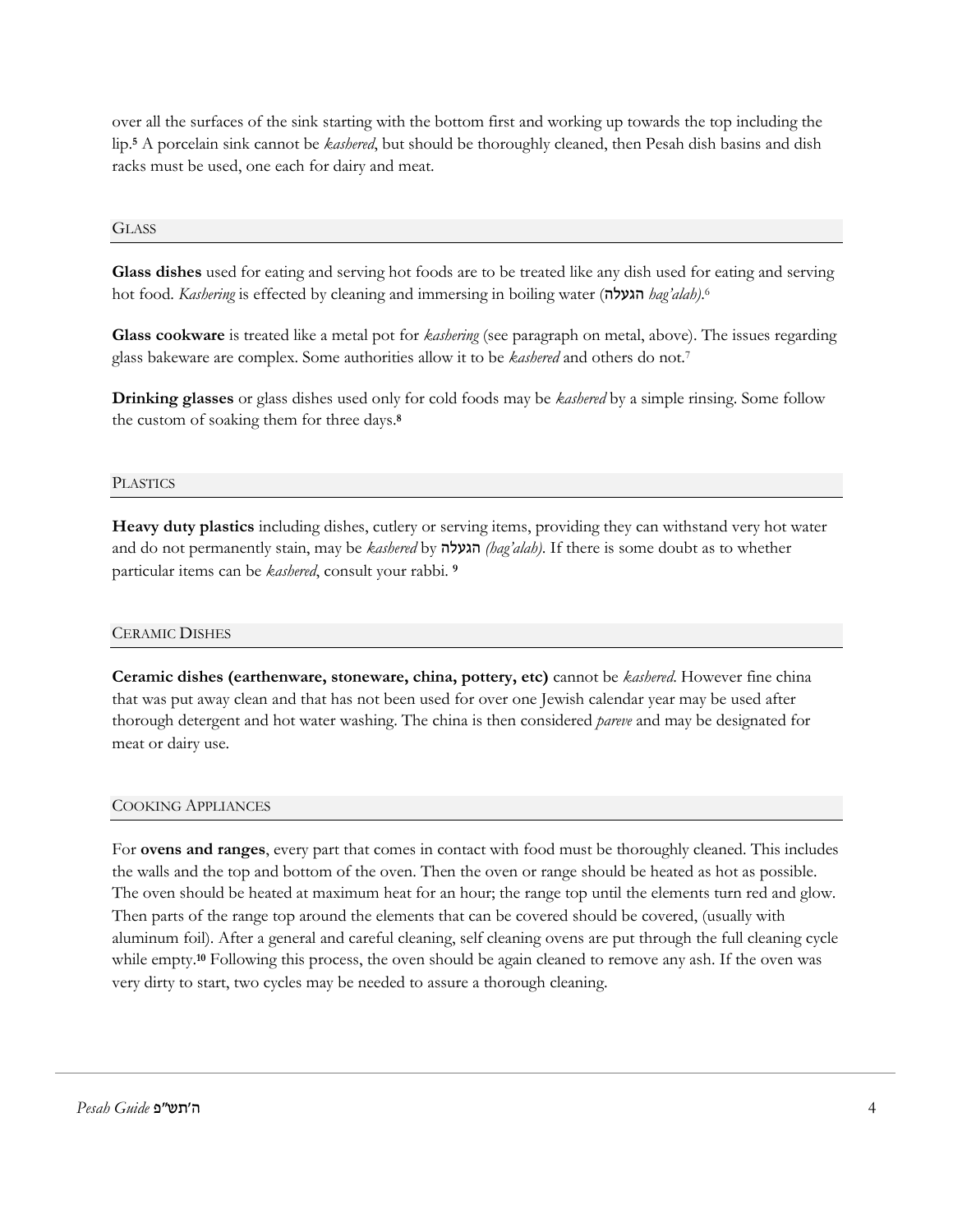**Smooth, glass top electric ranges** require *kashering* by ליבון) *libbun*) and ערוי) *iruy*) – pouring boiling water over the surface of the range top. First, clean the top thoroughly, **and then leave it untouched for 24 hours.** Then turn the coils on maximum heat until they are red hot. Shut off the elements and then carefully pour boiling water on the surface area over and around the burners. The range top may now be used for cooking.

**Induction stovetops** only generate heat when a pot with the appropriate composition of metals is placed on the surface, therefore the method traditionally used for kashering stovetops needs to be slightly adjusted.

The tempered glass surface of an induction stovetop should be kashered in four steps:

- 1. Thoroughly clean the surface. Not just with a damp sponge, but with a cleaning agent designed specifically for the purpose of cleaning tempered glass stovetops. If necessary, manufacturer's instructions for removing food stuck to the surface by using a razor blade should be followed.
- 2. There are two types of induction stovetops:
	- a. **For induction stovetops with discrete burner areas**: Completely clean hameitz pots that work on your induction stovetop and that match as closely as possible the maximum radius of each burner area. Leave the clean pots and the clean induction stovetop untouched for 24 hours. When the 24 hours have elapsed, partially\* fill the prepared pots with water and place on their size-matching burners. Turn up the temperature to the maximum for each burner until the water in each pot is vigorously boiling. This will generate enough heat to kasher each burner area. Turn off each burner as it reaches this maximum temperature.
	- b. **For induction stovetops in which the entire surface is available as a burner surface**: Completely clean one or more metal square or rectangular baking pans made of a metal that works on your induction stovetop. Leave the clean pans and the clean stovetop untouched for 24 hours. When the 24 hours have elapsed, partially fill the baking pan/s with water. Think about the surface of your stovetop like a grid. Place your prepared pan/s starting at one corner of your induction stovetop surface and turn up the temperature to the maximum until the water in each pan is vigorously boiling. This will generate enough heat to kasher the area under the pan. Turn off the stovetop. Wait for the pan/s to cool. Shift the pan/s to the next contiguous area of the grid of your stovetop and repeat the heating-to-boiling process as many times as necessary until you have kashered the entire area of the stovetop.
- 3. When cool, thoroughly douse the entire surface with boiling water and then dry with a clean cloth.

\*Partially filling the pots with water will protect the pots from burning when placed on the induction burners. If it is your desire to kasher these pots for Pesah, simply fill them to the brim, proceed to bring the pots to a boil as described above and allow the boiling water to spill over the brim of the pots. The pots and the stovetop burners are now all simultaneously koshered, however this method does not kasher baking pans.

**Microwave ovens** that have no convection option should be thoroughly cleaned. Then an 8 ounce cup of water is placed inside and the oven is turned on until the water almost disappears (at least 6 of the 8 ounces is gone). The cup should be moved midway through the process so that the area under the cup is exposed to the steam. Heating to complete dryness may damage the oven. A microwave oven that has a browning element cannot be *kashered*.

**Convection ovens** are *kashered* like regular ovens. Make sure that during the cleaning phase you clean thoroughly around the fan.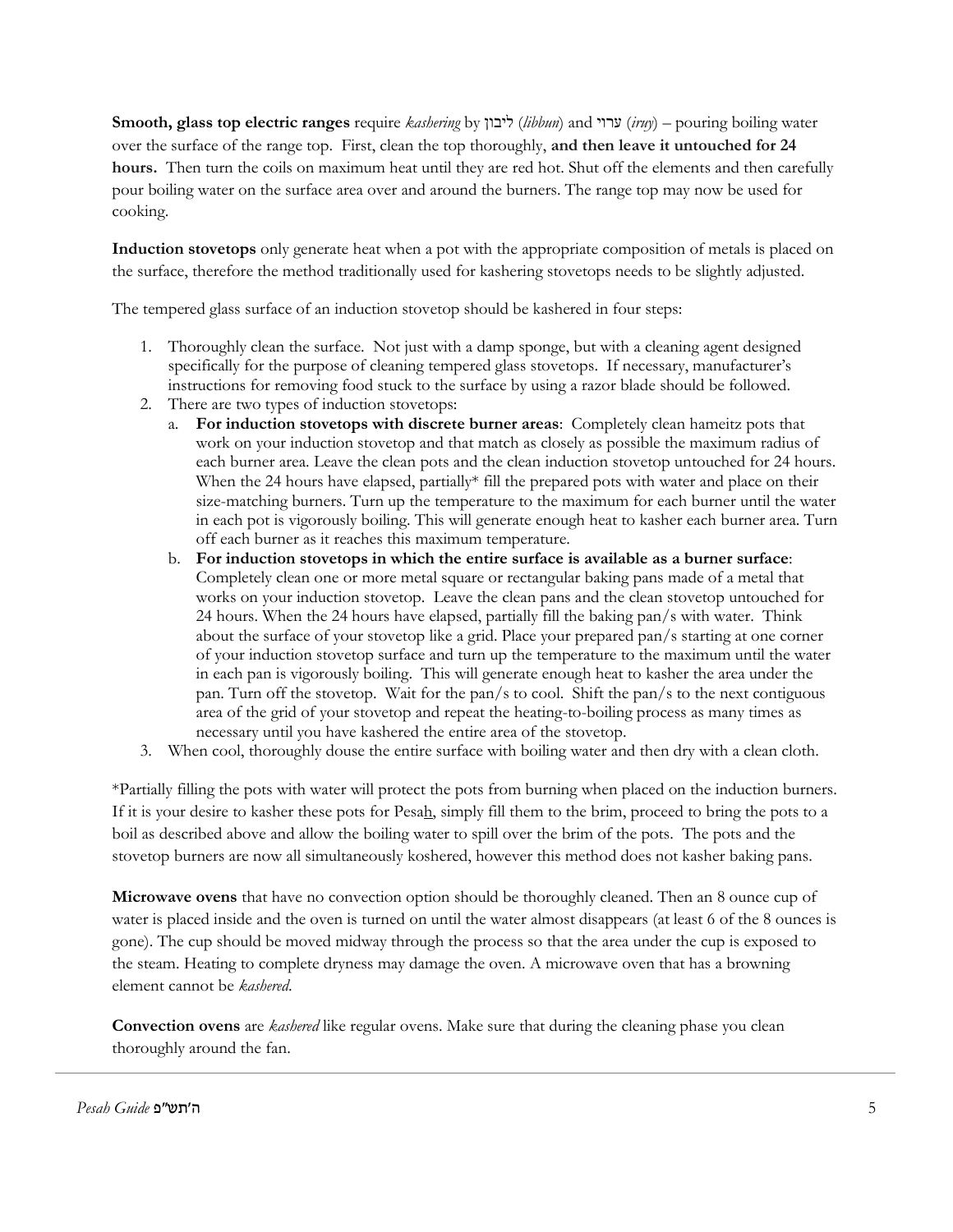## ADDITIONAL KITCHEN APPLIANCES

A **dishwasher** needs to be cleaned as thoroughly as possible including the inside area around the drainage and filters. After 24 hours of not being used the dishwasher is again run empty (with racks in), with soap in the dispenser and in the main dishwasher, and set on the highest heat for the purpose of *kashering*. If the sides of the dishwasher are made of enamel or porcelain, the dishwasher cannot be *kashered* for Pesah.<sup>11</sup>

**Other electrical appliances** can be *kashered* if the parts that come in contact with חמץ*) hameitz)* are metal and are removable, in which case they may be *kashered* like all other metal cooking utensils. If the parts are not removable, the appliances cannot be *kashered*. We recommend whenever possible that small appliances be used that are strictly for Pesah, thus avoiding the difficulty of *kashering* these appliances.

## WORK SURFACES

**Tables, closets, and counters** should be thoroughly cleaned and covered for Pesah. The coverings can be contact paper, regular paper, foil or cloth that does not contain חמץ*) hameitz)* (e.g. been starched with *hameitz* starch). Note that the covering material should be made of material that is not easily torn.

Many **counter top surfaces** can be *kashered* simply by a thorough cleaning, a 24 hour wait and ערוי) *iruy* – pouring boiling water over them). To have ערוי*) iruy)* be effective for *kashering*, the surface must have no hairline cracks, nicks or scratches that can be seen with the naked eye.

- Plastic laminates, limestone, soapstone, granite, marble, glass, Corian, Staron, Ceasarstone, Swanstone, Surell and Avonite surfaces can be *kashered* by ערוי*) iruy)*.
- Wood without scratches is also *kashered* by ערוי*) iruy)*.
- Ceramic, cement or porcelain counter tops cannot be *kashered* by ערוי*) iruy)*.

The potential effectiveness of ערוי*) iruy)* depends on the material of which the counter was made. A full list of counter materials that can be *kashered* (according to their decisors) may be found on the website of the Chicago Rabbinical Council (CRC). **<sup>12</sup>** Refrigerators and freezers should be thoroughly cleaned with detergent. If there are places where food can be stuck (e.g. cracks or difficult corners to reach), these areas should be covered.

## **FOODS**

The Torah prohibits the ownership of חמץ*) hameitz)* (flour, food or drink made from the prohibited species of leavened grain: wheat, oats, barley, rye or spelt) during Pesah. **<sup>13</sup>** Ideally we burn or remove all חמץ*) hameitz)* from our premises which may be effected by donations to a local food pantry.

In some cases, however, this would cause prohibitive financial loss. In such cases, we arrange for the sale of the חמץ*) hameitz)* to a non-Jew and its repurchase after Pesah: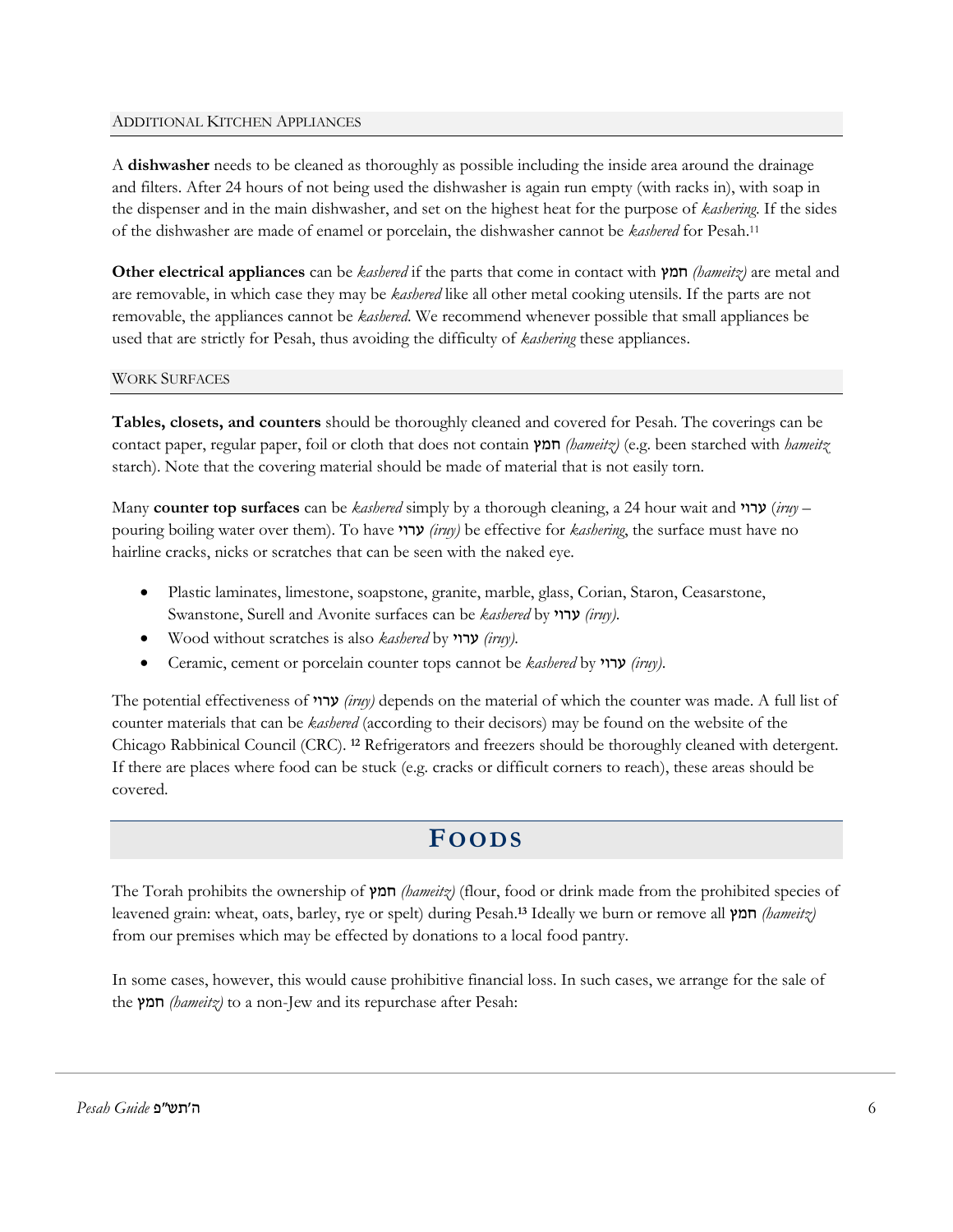חמץ מכירת**) mekhirat hameitz – the sale of hameitz)** is accomplished by appointing an agent, usually one's rabbi to handle the sale. This must be considered a valid and legal transfer of ownership and thus the items sold must be separated and stored away from all other foods and supplies. This means that non-Passover dishes, pots, utensils and חמץ*) hameitz)* food that have been sold as part of the selling of one's חמץ*) hameitz)* should be separated, covered or locked away to prevent accidental use.

At the end of the holiday, the agent arranges to repurchase the items on behalf of the owner, since the חמץ*) hameitz)* at that time is again permitted. One must wait until one is sure the repurchase has been done. If ownership of the חמץ*) hameitz)* was not transferred before the holiday, the use of any such חמץ*) hameitz)* remains prohibited after the holiday (הפסח עליו שעבר חמץ – *hameitz she-avar alav ha-Pesah)* and any such products should be given away to a non-Jewish food pantry.

## **Prohibited foods**

Since the Torah prohibits the eating of חמץ*) hameitz)* during Pesah, and since many common foods contain some חמץ*) hameitz)*, guidance is necessary when shopping and preparing for Pesah.

Prohibited foods (חמץ – *hameitz*) include the following:

- **biscuits**
- cakes
- coffees containing cereal derivatives
- crackers
- leavened bread
- pasta

These are foods that are generally made with **wheat**, **barley**, **oats**, **spelt** or **rye** (grains that can become חמץ *(hameitz)*). Any food containing these grains or derivatives of these grains must be certified kosher for Pesah. Flavorings in foodstuffs are often derived from alcohol produced from one of these grains which would render that food חמץ*) hameitz)*. Such products also need Pesah supervision.

## *Kitniyot* **–** קטניות

Until the fall of 2015, the CJLS position on *kitniyot* (for Ashkenazim) has followed that of the longstanding Ashkenazi *minhag* of refraining from eating them. These foods included: beans, corn, millet, peas, rice, soy, and some other plant based foods like mustard, buckwheat and sesame seeds. The one exception was an approved permission of peanuts and peanut oil, provided said items have proper year-round kosher certification and do not contain *hameitz* ingredients. <sup>14</sup>

In the fall of 2015 the CJLS passed two responsa which permit the consumption of *kitniyot* for Ashkenazim. To fully understand their positions, which differ in their argumentation, please see: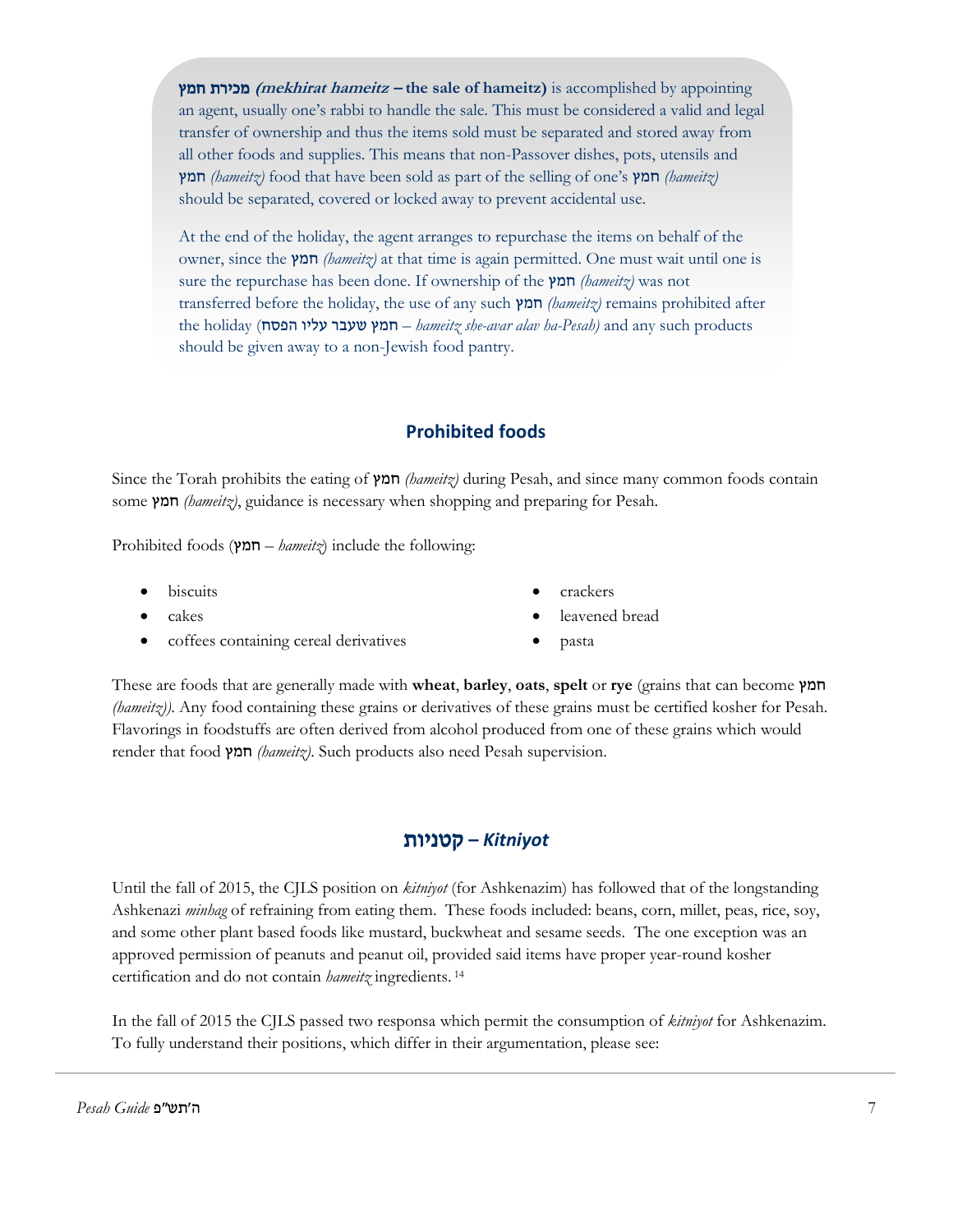- David Golinkin, "Rice, beans and *kitniyot* on Pesah [are they really forbidden?"](http://www.rabbinicalassembly.org/sites/default/files/public/halakhah/teshuvot/2011-2020/Golinkin-Kitniyot.pdf) OH 453:1.2015a
- Amy Levin and Avram Israel Reisner, "A Teshuvah Permitting *Ashkenzaim* [to Eat Kitniyot on Pesah"](http://www.rabbinicalassembly.org/sites/default/files/public/halakhah/teshuvot/2011-2020/Levin-Reisner-Kitniyot.pdf) 453:1.2015b

This permission does not come without a few caveats that do appear in the body of the papers. The first is that the CJLS affirms that this new position does not constitute an instruction to consume *kitniyot* during Pesah, but rather a halakhic basis and guideline for those who choose to do so*.* We recognize that while some individuals, communities, and institutions will utilize this new ruling, others may choose not to do so. Both are equally legitimate and *derekh eretz* should be the guiding value with which we hold our communal and interpersonal conversations around this topic. We encourage all decision-making parties to be transparent in their policies and menus, as well as sensitive to the spiritual and dietary needs of others. For those who do avail themselves of this ruling, it is important to note the following **specific** guidance, **cited in the <sup>p</sup>'sak halakhah of the [responsum by Rabbis Amy Levin and Avram Reisner](http://www.rabbinicalassembly.org/sites/default/files/public/halakhah/teshuvot/2011-2020/Levin-Reisner-Kitniyot.pdf)**:

- 1) Fresh corn on the cob and fresh beans (like lima beans in their pods) may be purchased before and during Pesah, that is, treated like any other fresh vegetable.
- 2) Dried *kitniyot* (legumes, rice and corn) can be purchased bagged or in boxes and then sifted or sorted before Pesah. These should ideally not be purchased in bulk from bins because of the concern that the bin might previously have been used for *hameitz*, and a few grains of *hameitz* might be mixed in. In any case, one should inspect these before Pesah and discard any pieces of *hameitz*. If one did not inspect the rice or dried beans before Pesah, one should remove pieces of *hameitz* found in the package on Pesah, discarding those, and the kitniyot themselves remain permissible.
- 3) *Kitniyot* in cans may only be purchased with Pesah certification since the canning process has certain related *hameitz* concerns, and may be purchased on Pesah.
- 4) Frozen raw *kitniyot* (corn, edamame [soy beans], etc.): One may purchase bags of frozen nonhekhshered *kitniyot* before Pesah provided that one can either absolutely determine that no shared equipment was used or one is careful to inspect the contents before Pesah and discard any pieces of חמץ *hameitz*). Even if one did not inspect the vegetables before Pesah, if one can remove pieces of (*hameitz*) found in the package on Pesah, the vegetables themselves are permissible.
- 5) Processed foods, including tofu, although containing no listed *hameitz*, continue to require Pesah certification due to the possibility of admixtures of *hameitz* during production.
- 6) Even those who continue to observe the Ashkenazic custom of eschewing *kitniyot* during Pesah may eat from Pesah dishes, utensils and cooking vessels that have come into contact with *kitniyot* )קטניות מי )may consume *kitniyot* derivatives like oil that have a **KP hekhsher.**

## **Permitted Foods**

An item that is kosher all year round, that is made with no חמץ*) hameitz)*, and is processed on machines used only for that item and nothing else (such as unflavored pure coffee) may be used with no special Pesah supervision. As we learn more about the processing of foods and the ingredients they contain, relying on the kashrut of a product for Pesah without a Passover הכשר*) hekhsher)* may be problematic.**<sup>15</sup>** Wherever possible, processed foods ought to have a "לפסח כשר*")* "*kasher l'Pesah")* הכשר*) hekhsher)* from a reliable source. Since that is not always possible, however, our guidelines reflect some alternatives that are acceptable.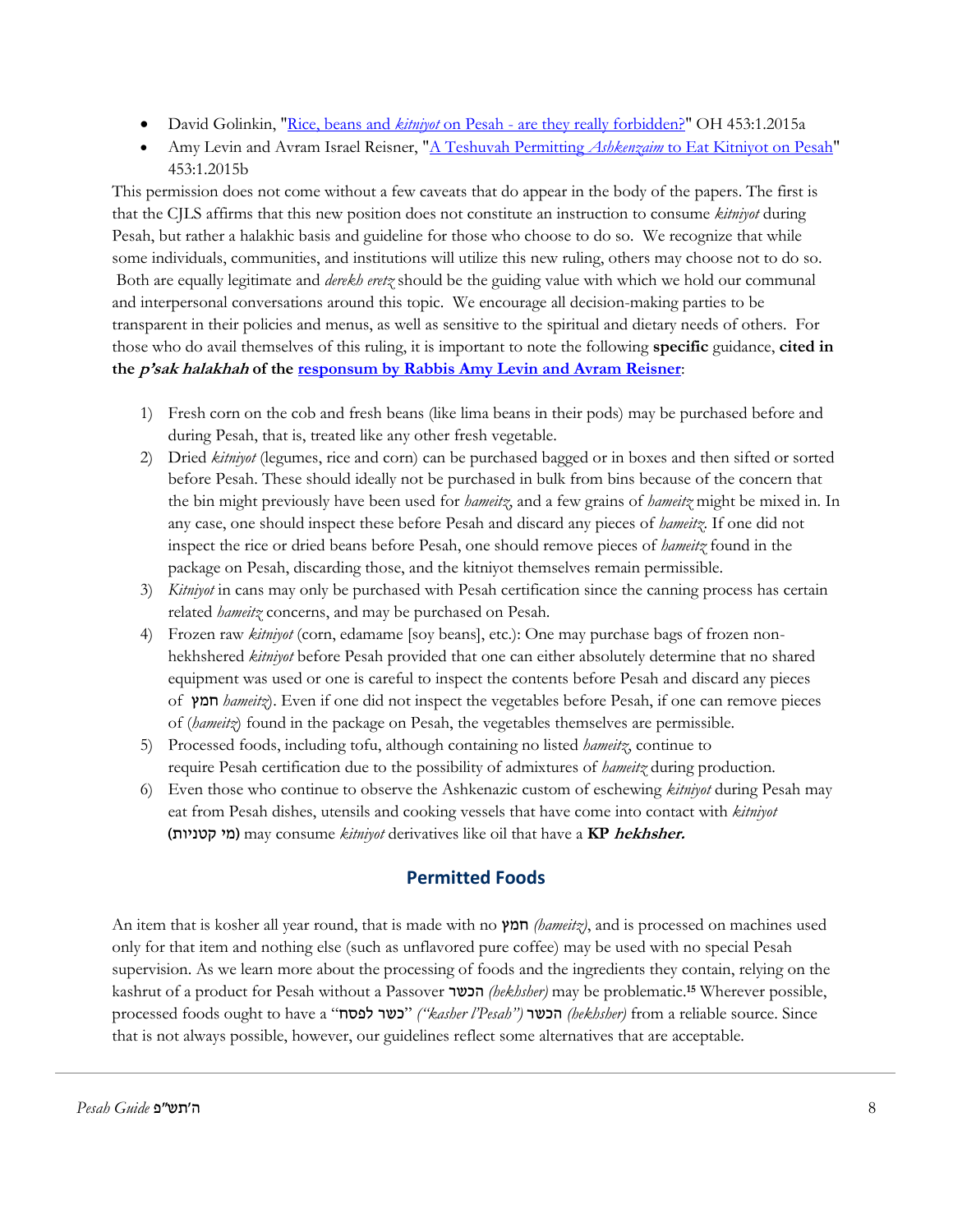Any food that you purchase with a "לפסח כשר*")* "*kasher l'Pesah")* הכשר*) hekhsher)* must have a label that is integral to the package and it should have the name of a recognizable, living supervising Rabbi or creditable kosher supervision agency if possible. If the label is not integral to the package or if there are questions regarding the labeling, the item should not be used without consulting a Rabbi.

## NO PESAH *HEKHSHER* REQUIRED

Products which may be purchased without a Pesah הכשר*) hekhsher)* before or during Pesah:

- baking soda
- bicarbonate of soda
- eggs
- fresh fruits and vegetables
- fresh or frozen kosher meat (other than chopped meat)
- Nestea (regular and decaffeinated)
- pure black, green, or white tea leaves
- unflavored tea bags
- unflavored regular coffee
- olive oil (extra-virgin only)
- whole or gutted fresh fish
- whole or half pecans (not pieces)
- whole (unground) spices and nuts

## NO PESAH *HEKHSHER* REQUIRED IF PURCHASED BEFORE PESAH

Products which may only be purchased without a Pesah הכשר*) hekhsher)* before Pesah. If bought during Pesah they require a Pesah הכשר*) hekhsher):*

- all pure fruit juices
- filleted fish
- frozen fruit (no additives)
- non-iodized salt
- pure white sugar (no additives)
- quinoa (with nothing mixed in) $*$
- white milk
- Some products sold by Equal Exchange Fair Trade Chocolate<sup>16</sup>

**Frozen, uncooked vegetables** may be processed on shared equipment that uses חמץ*) hameitz)*. It is preferable to purchase those with a "לפסח כשר*")* "*kasher l'Pesah")* label. One may, however buy bags of frozen non-*hekhshered* vegetables before Pesah provided that one can either absolutely determine that no shared equipment was used or one is careful to inspect the contents before Pesah and discard any pieces of חמץ *(hameitz)*. Even if one did not inspect the vegetables before Pesah, if one can remove pieces of חמץ*) hameitz)* found in the package on Pesah, the vegetables themselves are permissible. 17

\*It has come to our attention that there is a possibility of grains being mixed with **quinoa** if it is not under Pesach supervision. The best option is to purchase quinoa with a Pesach הכשר*) hekhsher)*, if it is available. Where that is not available, purchase Bolivian or Peruvian quinoa, marked "gluten free" before *Pesah*. Please make certain that quinoa is the sole ingredient in the final packaging.18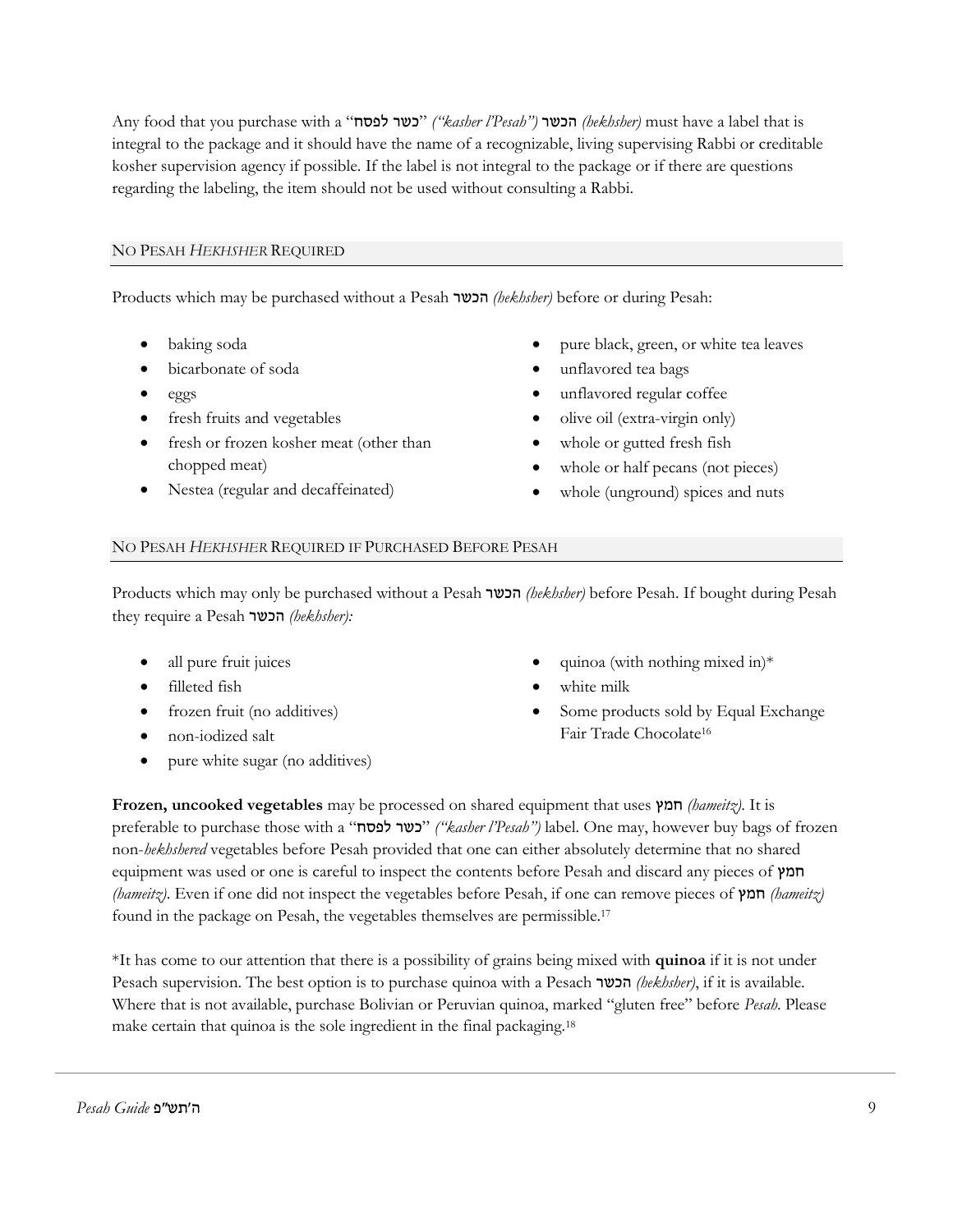## PESAH *HEKHSHER* ALWAYS REQUIRED

Products which require reliable לפסח כשר*) kasher l'Pesah)* certification (regular kosher supervision being not sufficient) whether bought before or during Pesah:

- all baked goods
	- o farfel
	- o matzah
	- o any product
	- containing matzah
	- o matzah flour
	- o matzah meal
	- o Pesah cakes
- all frozen processed foods
- candy
- canned tuna
- cheeses
- chocolate milk
- decaf coffee
- decaf tea
- dried fruits
- herbal tea
- ice cream
- liquor
- Butter
- oils
- soda
- vinegar
- wine
- yogurt

Regarding cheeses and non Grade AA butter, an inspection by a rabbi of a local dairy may suffice to resolve potential questions in some cases.

## BABY FOOD

**Baby food** with a Passover הכשר*) hekhsher)* is sometimes available. Of course, home preparation of baby food, using לפסח כשר*) kasher l'Pesah)* utensils and kitchen items is always possible. Pure vegetable prepared baby food that is כשר*) kasher)* the year round is acceptable for Pesah. For those who do not use קטניות, the use of קטניות*) kitniyot)* for babies is also acceptable with care taken that this baby food does not mix with food from the rest of the family. Separate dishes and utensils are recommended. Most infant formulas are made from soy and the use of קטניות*) kitniyot)* does not apply to infants. Thus infant formula products, כשר *(kasher)* the year round, are acceptable for Pesah. Here as in baby foods, the bottles, nipples and formula should be kept away from the general kitchen area and clean up should be done out of the kitchen area (e.g. a bathroom sink).

## **MEDICINES**

If someone has a life-threatening illness or there is a possibility that untreated it could become life threatening, all medications are permitted.

Any contemplated changes of medicines should be discussed first with your doctor and made only with his/her permission.

Your Rabbi may be able to advise you as to what acceptable alternatives are available for needs that are necessary but not life threatening, such as antacids, analgesics, cold medications, vitamins etc.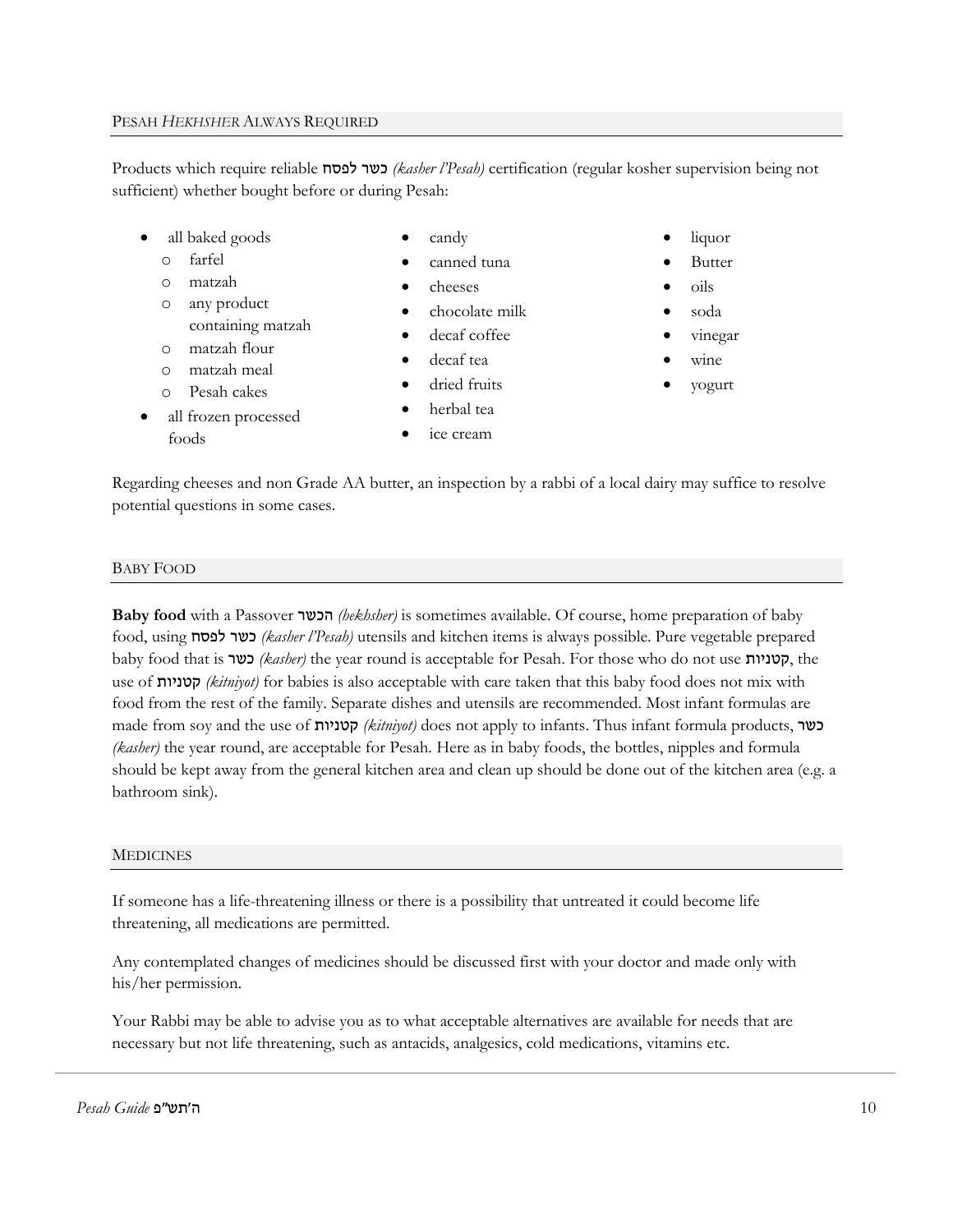**All prescription or non-prescription drugs** in the form of topical medications, including creams, lotions, ointments, foams, gels, drops, patches and inhalants as well as non-chewable tablets and injections may be owned, used and consumed on Passover, even if they contain חמץ*) hameitz)* or קטניות*) kitniyot)* (for those who maintain this custom), since they are inedible. This covers most medicines used by adults. All medications for babies may be used.

Liquid medicines, chewable tablets and or tablets coated with a flavored glaze are considered edible and may contain chametz. Soft gelcaps may present a problem because they may contain non-kosher edible porcine gelatin. Please consult with your Rabbi on when these may be used and to find substitutes that are acceptable.

#### PET FOOD

The prohibition against חמץ*) hameitz)* during Pesah includes not owning, not seeing and not benefitting from חמץ*) hameitz)*. Therefore, we are not allowed to own or make use of חמץ*) hameitz)* during Pesah; even that which is exclusively for our animals' consumption.

The most appropriate way to take care of your pet during Pesah may be a function of what kind of animal/s you own. We provide three different systems for feeding your pet during Pesah, in descending order of desirability.

- 1. Identify and switch your pet to a חמץ*) hameitz)* -free diet before Pesah (and perhaps permanently). This is a particularly easy solution for **dogs and cats**. In recent years, there has been a trend toward eliminating gluten from dog and cat foods in recognition of the fact that their digestive tracts were not designed for these foods to begin with. There are many brands and grades of kibbles, frozen or refrigerated raw or fresh and canned dog and cat foods that use fillers like rice, lentils or beans instead of wheat. You do still need to read labels carefully, as oats may appear as a filler in some of these foods. **Snakes and spiders** eat prey, not plant matter, so they are חמץ*) hameitz)* -free yearround. For other animals (**turtles**, **gerbils and hamsters, ferrets, fish, frogs, lizards and birds**) there are חמץ*) hameitz)* -free options available, although they may be harder to track down and acquire. Consult with your veterinarian about quality חמץ*) hameitz)* -free foods that may be appropriate for your pet and also the best way to transition your pet to that new food. Please note that even Jews of Ashkenazic descent who prefer to observe the more stringent custom of forgoing קטניות*) kitniyot)* (legumes and rice) during Pesah, are not prohibited from owning, seeing or benefitting from kitniyot. There is no need for a Kosher for Passover hekhsher [certification] on commercially prepared foods for your pets, but it is your responsibility to read the labels carefully before making your purchase.
- 2. If your larger pet has a condition that requires a special diet that must include חמץ*) hameitz)*, or if you have smaller and more transportable animals, you have the option of asking non-Jewish friends to take in your animal for the week of Pesah. Thus your pet does not have to adjust to a new diet and there is still no חמץ*) hameitz)* in your possession.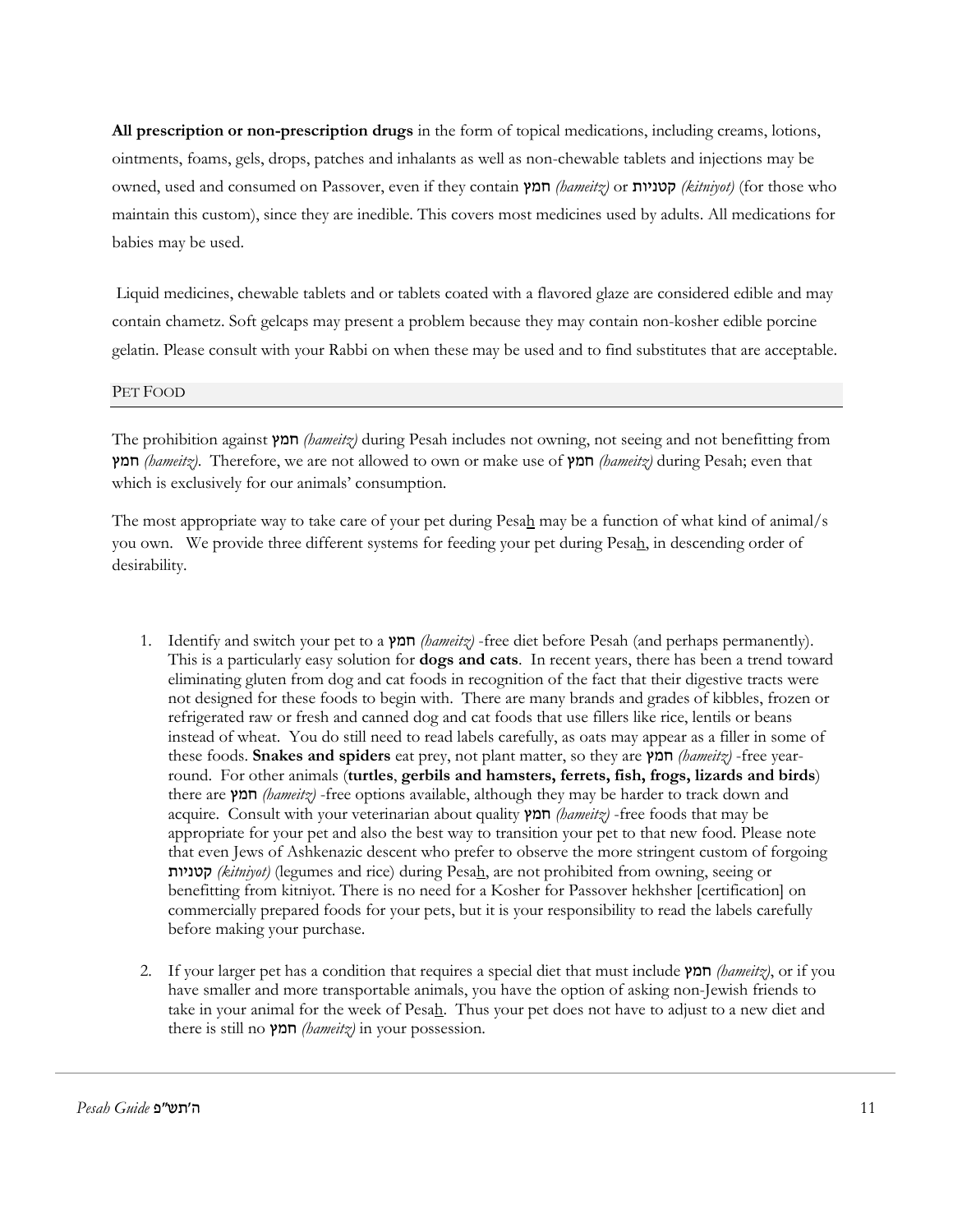3. Some authorities allow for the pet to be sold along with the חמץ*) hameitz)* and, since the pet does not belong to the Jewish owner, the pet eats its normal diet. Note that the document of sale must include the pet as well as the חמץ*) hameitz)*. If you have these pet foods in your home be careful to keep them away from the general kitchen area. Washing of pet utensils should be done out of the kitchen area (e.g. a bathroom sink). This is the least satisfactory option and is included in this Guide as a last resort measure: unlike the חמץ*) hameitz)* you are selling before Pesah, which is then stored out of sight and is inaccessible to you during Pesah (since it doesn't belong to you), this last option involves your actively seeing and handling that חמץ*) hameitz)* on, at least, a daily basis.

## NON FOOD ITEMS

Any detergents, cleaners, etc. which are not a food stuff and which are not eaten, may be used for Pesah with no *hekhshered* supervision. This would include:

- aluminum products
- ammonia
- baby oil
- bleach
- candles
- contact paper
- charcoal
- coffee filters
- fabric softener
- isopropyl alcohol
- laundry and dish detergent
- oven cleaner
- paper bags
- paper plates (with no starch coating)
- plastic cutlery
- plastic wrap
- polish
- powder and ointment
- sanitizers
- scouring pads
- stain remover
- water with no additives
- wax paper

## **NOTES:**

<sup>1</sup> Updated February 2020

**<sup>2</sup>** This guide was prepared by the kashrut subcommittee of the CJLS, chaired by Rabbi Paul Plotkin. We give special thanks to Dr. Regenstein for lending his expertise on matters of food production to our discussions.

**<sup>3</sup>** For Conservative rabbis in your area, see: In the USA: [uscj.org/kehilla.aspx](http://www.uscj.org/kehilla.aspx) Internationally: [masortiworld.org](http://www.masortiworld.org/)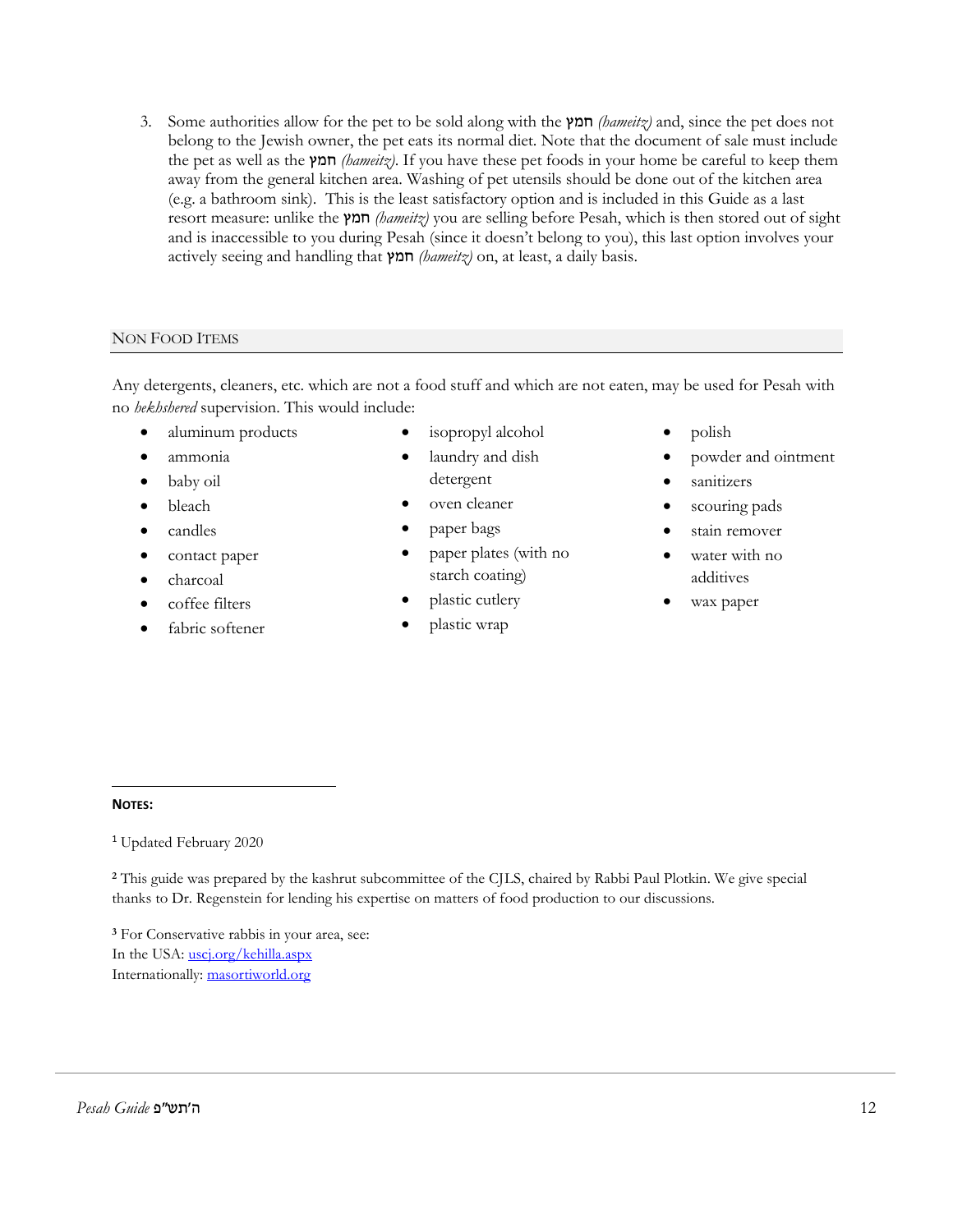**<sup>4</sup>** Of course there is nothing inherently wrong with using a warped pan on Pesach. The fear is that the possibility of ruining the pan will cause the owner not to subject the pan to the appropriate heat to effect *kashering*. We thus recommend simply purchasing some new pans specifically for Pesach.

**<sup>5</sup>** The Star-K allows the sink to be used during the 24 hour waiting period provided that no hot water is used during that time. This alternative is doable **only** if care is taken that any water used is not hot enough to cause our hand to feel pain (*yad soledet bo*).

<sup>6</sup> The Committee on Jewish Law and Standards passed a teshuvah on glass bakeware written by Rabbi Kassel Abelson that permits *kashering* of such bakeware. The teshuvah is available on the Rabbinical Assembly website: [rabbinicalassembly.org/orah-hayyim#pesah and](http://www.rabbinicalassembly.org/orah-hayyim#pesah and kashering) *kashering*

**<sup>7</sup>** Ibid.

**<sup>8</sup>** Most authorities treat glassware as a non-porous substance and require the same *kashering* process as other dishes or utensils. Those same authorities rely on the principle of תשמישו רוב) *rov tashmisho* – majority of usage) to determine the status of the item. A glass cup for example, used mostly for cold drinks, only requires ערוי*) iruy)* to effect *kashering*. Only the אדם חיי*)Hayyei Adam)* (125:22) posits the three day soaking ritual. The process of soaking is as follows: Immerse the glassware completely in warm water for 72 hours, changing the water every 24 hours.

**<sup>9</sup>** The manufacture of plastics has changed and many plastic dishes and utensils are made to withstand water at high temperatures. The issue has been that, since some plastic can be ruined in very hot water, the fear was that the owner would not subject any plastic to water hot enough to effect *kashering*. And lest one think that plastic does not absorb, think of how red sauce, for example, stains a plastic container such that it is difficult to remove the stain. With care, we do feel that proper *kashering* can be effective for many plastic items. (Information on *kashering* of dishwashers made of plastics is found in note 11 below).

**<sup>10</sup>** The racks, however, are left in the oven during the full cleaning cycle.

<sup>11</sup> For more information about koshering dishwashers please see: *On the Kashrut of Dishwashers* by Rabbi Loel M. Weiss. The teshuvah is available on the Rabbinical Assembly website: [rabbinicalassembly.org/jewish-law/committee-jewish-law-and-standards/yoreh-deah#mixtures](http://www.rabbinicalassembly.org/jewish-law/committee-jewish-law-and-standards/yoreh-deah#mixtures)

**<sup>12</sup>** Many countertops appear not to absorb but actually do. Marble for example is very difficult to clean properly. Also, pouring hot water on countertops may inadvertently cause damage to the floor when the water runs off the counter. The alternative is simply to clean the counters and cover them. As sensitive Jews however we must be aware of the mitzvah of תחשית בל*) bal tashhit –* not wasting resources) such that a covering that is thrown away after Pesach is wasteful. A plastic covering that is affixed to the counter, removed after Pesach, cleaned and stored for the future use would be one way to be sensitive to this mitzvah.

**<sup>13</sup>** Technically one of the prohibited grains becomes חמץ*) hameitz)* when, during processing, it comes in contact with a leavening agent for more than 18 minutes. Thus, matzah, while made from wheat, is not חמץ*) hameitz)*, for in the processing no leavening agent comes in contact with it for more than the specified time before it is baked. *Matzah sh'murah* is made from wheat that has not come in contact with a leavening agent (this could include water) from the time it is harvested, not simply from the time it is processed. (The additional care taken to keep the wheat free from leavening agents from the farm is, in part, the reason for its higher price.) It has become the custom of same Hasidic Jews not to cook matzah or matzah meal in any way that might cause the matzah to be in contact with a leavening agent even in the cooking process. They do not for example eat matzah balls, for those consist of matzah meal cooking in water for more